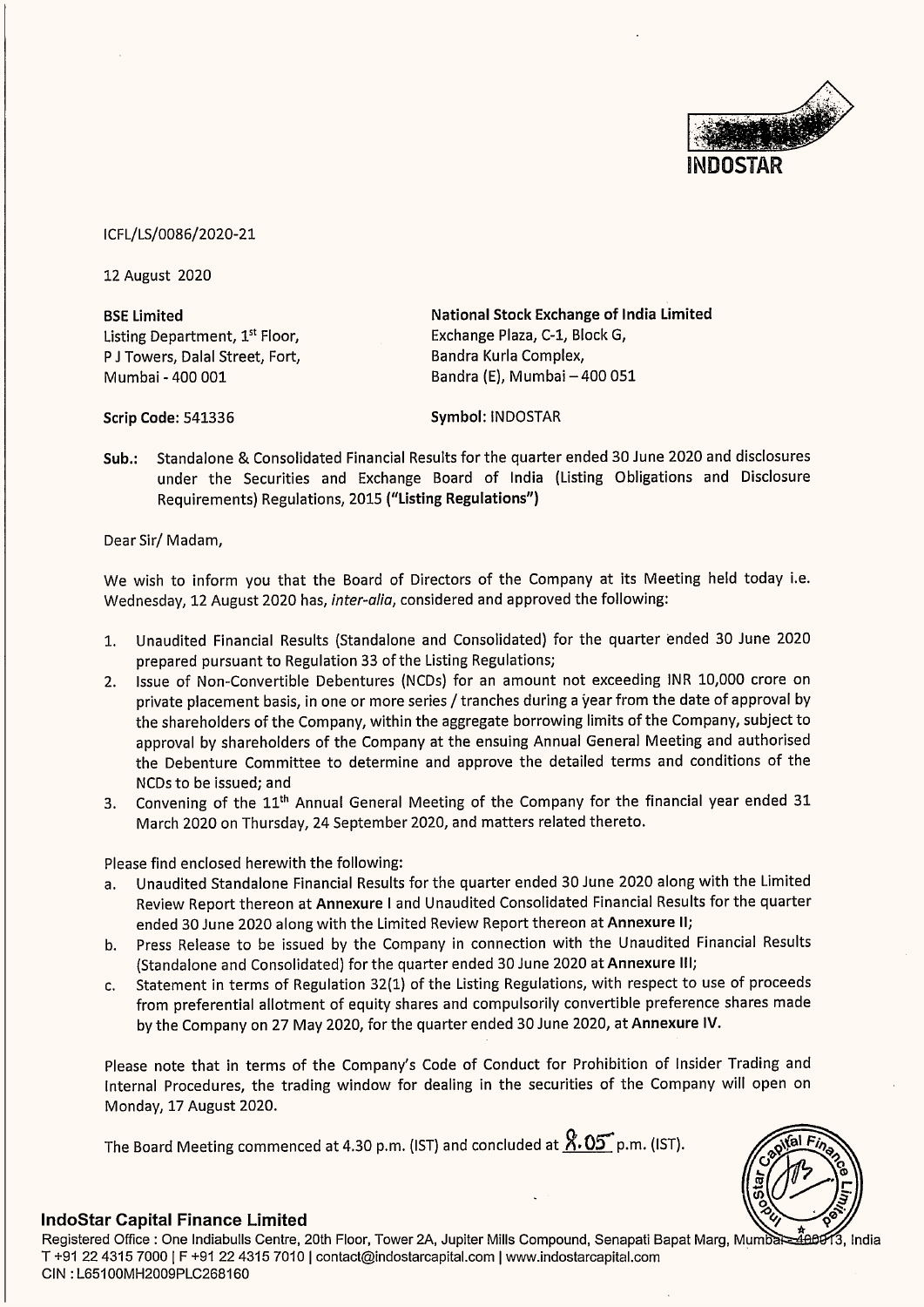

Request you to kindly take the above on record and disseminate the same on your website.

Thanking you,

Yours faithfully, For IndoStar Capital Finance Limited

Fitendra Bhati<br>SVP – Compliance & Secretarial {Membership No. F8937)

Encl: a/a



### IndoStar Capital Finance Limited

the contract of the contract of the contract of the contract of the contract of the contract of the contract of

 Registered Office : One Indiabulls Centre, 20th Floor, Tower 2A, Jupiter Mills Compound, Senapati Bapat Marg, Mumbai - 400013, India T +91 22 4315 7000 | F +91 22 4315 7010 | contact@indostarcapital.com | www. indostarcapital.com CIN : L65100MH2009PLC268160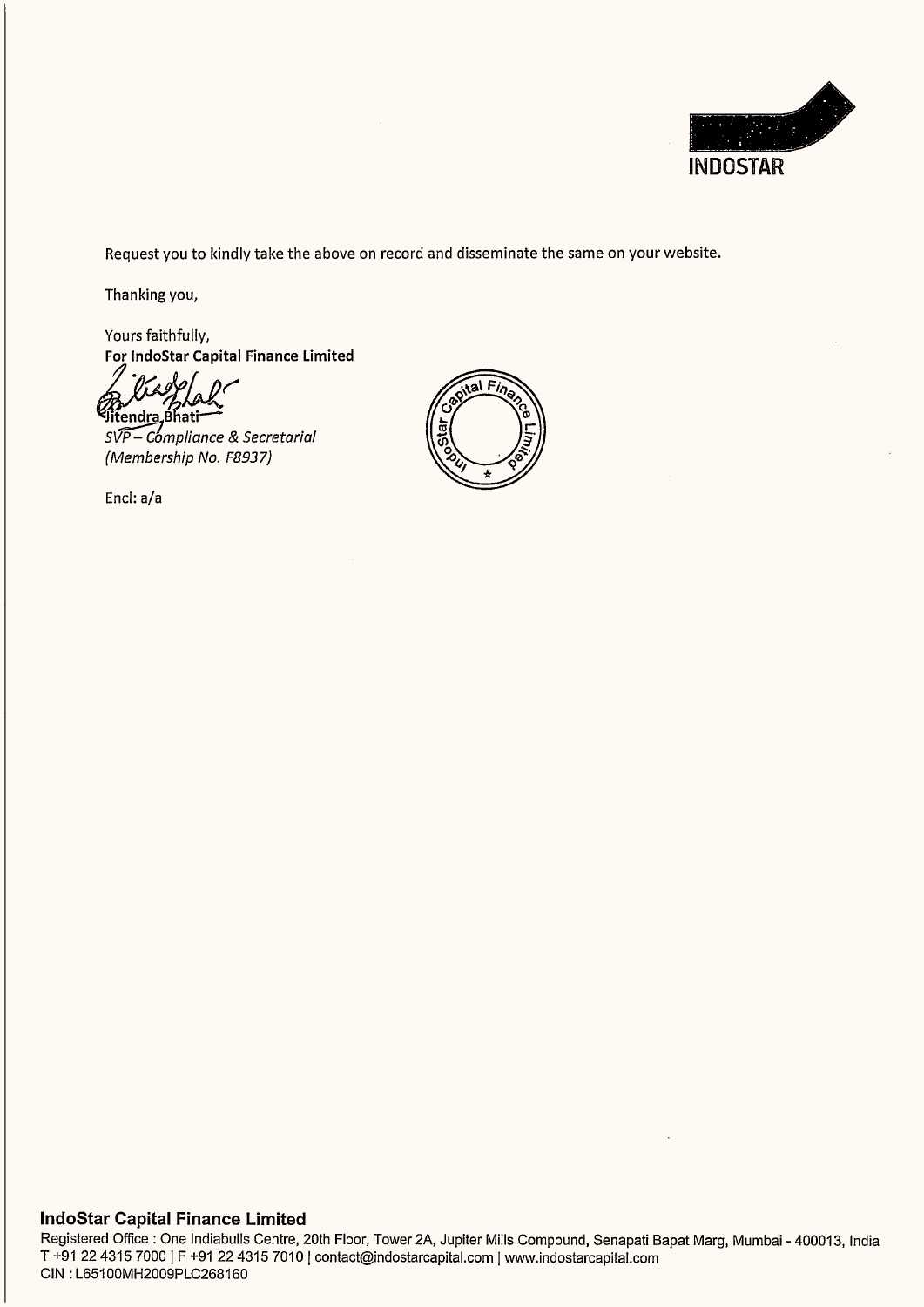Annexuve <u>T</u>

|                              |                                                                                                                                                                    |                                                                            |                                |                       | Annexure $\mathcal I$        |
|------------------------------|--------------------------------------------------------------------------------------------------------------------------------------------------------------------|----------------------------------------------------------------------------|--------------------------------|-----------------------|------------------------------|
|                              |                                                                                                                                                                    |                                                                            |                                |                       |                              |
|                              |                                                                                                                                                                    | INDOSTAR CAPITAL FINANCE LIMITED                                           |                                |                       |                              |
|                              | Regd Office: One Indiabulls Centre, Tower 2A, 20th Floor, Jupitar Mills Compound, S B Marg, Mumbal - 400013, India<br>CIN: L65100MH2009PLC268160                   | Tel: +91 22 43157000 Fax: +91 22 43157010                                  |                                |                       |                              |
|                              | STATEMENT OF UNAUDITED STANDALONE FINANCIAL RESULTS FOR THE QUARTER ENDED 30 JUNE 2020                                                                             | Website: www.indostarcapital.com E: investor.relations@indostarcapital.com |                                |                       |                              |
| Sr. No.                      | Partfculars                                                                                                                                                        | 30 June 2020                                                               | Quarter ended<br>31 March 2020 | 30 June 2019          | (INK in Lakhs)<br>Year ended |
| $\mathbf{1}$                 | Income<br>(a) Revenue from operations                                                                                                                              | <b>Unaudited</b>                                                           | <b>Audited</b>                 | <b>Unaudited</b>      | 31 March 2020<br>Audited     |
|                              | Interest income<br>Fees and commission income                                                                                                                      | 29,284<br>894                                                              | 29,061<br>1,364                | $\cdot$<br>37,218     |                              |
|                              |                                                                                                                                                                    |                                                                            |                                |                       |                              |
|                              | Net gain on fair value changes<br>Gain / (loss) on derecognition of financial instruments<br>measured at amortised cost category                                   | 551                                                                        | 519                            | 711<br>1,866          | 1,34,993<br>4,814<br>4,621   |
|                              | Total revenue from operations<br>(b) Other income                                                                                                                  | 30,729                                                                     | (338)<br>30,606<br>۰           | 670<br>40,465<br>٠    | 2,617<br>1,47,045            |
| $\mathbf{z}$                 | Total Income (a+b)<br>Expenses                                                                                                                                     | 30,729                                                                     | 30,606                         | 40,465                | 1,47,045                     |
|                              | (a) Finance costs<br>(b) impairment on financial instruments                                                                                                       | 17,038<br>2,303                                                            | 18,061                         | 22,518                | 78,780                       |
|                              | (c) Employee benefits expenses<br>(d) Depreciation and amortisation expense<br>(c) Other expenses                                                                  | 4,292<br>737                                                               | 57,322<br>4,388<br>767         | 6,061<br>4,206<br>674 | 81,547<br>16,505             |
|                              | Total expenses (a+b+c+d+e)                                                                                                                                         | 1,751<br>26,121                                                            | 6,186<br>86,724                | 1,681                 | 2,824<br>12,155              |
| $\overline{\mathbf{3}}$<br>4 | Profit before tax (1-2)<br>Provision for taxation                                                                                                                  | 4,608                                                                      | (56, 118)                      | 35,140<br>5,325       | 1,91,811<br>(44,766)         |
|                              | Current tax<br>Deferred tax<br><b>Tax expenses</b>                                                                                                                 | 287                                                                        | (156)                          | 719                   | 2                            |
|                              | Profit ofter tax (3-4)                                                                                                                                             | 287                                                                        | (13, 980)<br>(14, 136)         | 1,144<br>1,863        | (10,759)<br>(10, 757)        |
|                              | Other comprehensive income, not of tax                                                                                                                             | 4,321                                                                      | (41, 983)                      | 3,462                 | (34,009)                     |
|                              | (a) Items that will not be reclassified to profit or loss<br>(b) Items that will be reclassified to profit or loss<br>Total other comprehensive income, net of tax | (12)<br>(12)                                                               | (6)<br>$\overline{a}$<br>(6)   | 55                    | 47                           |
|                              | Total comprehensive income (5+6)                                                                                                                                   | 4,309                                                                      | (41, 989)                      | 55<br>3,517           | 47<br>(33, 962)              |
|                              | Paid up equity share capital (Face value of INR 10)<br>Earnings per share (* not onnualised)<br>Basic (INR)                                                        | 12,317                                                                     | 9,245                          | 9,227                 | 9,245                        |

1 The Company during the quarter ended 30 June 2020 has allotted<br>accordance with the Company's Employee Stock Option Schemes. 5,47,000 equity shares of INR 10 each fully pald on exercise of stock options by employeus, in

2 Pursuant to share subscription agreement ("SSA") and shareholders' agreement ("SHA") executed among the Company, BCP V Multiple Holdings Ptc. Ltd. ("Brookfield")<br>and Indostar Capital on 31 January 2020 and subsequent to re

Execution of the SSA and the SHA had triggored an obligation on Brookfield to make an open offer to the public shareholders of the Company in terms of Regulations<br>3(1) and 4 of the Securities and Exchange Board of India (S lndostar Capitat in terms of share Purchase agreement dated 31 January 2020 entered Inte between Indostar Capital and Brookfiold,

3 the Company is primarily engaged in the business of financing and accordingly there are no separate reportable segments as per ind AS 108 dealing with Operating

The Secured Listed Non-Convertible Debentures of the Company as on 30 june 2020 are secured by first pari-passu charge on a freehold land owned by the Company<br>and first pari-passu charge by way of hypothecation, over stand

- The unaudited standalone financial results of indoStar Capital Finance Limited ("ICTL" or "the Company") for the quarter ended 30 June 2020 have been reviewed by<br>the Audit Committee and subsequently approved at the meeting the unavariou subvection intenser results of induster centeries connect rock of the Company. For the gameler ended of the Standalono financial results have<br>the Audit Committed and subsequently approved at the meeting of th
- The SARS-Cov-2 virus responsible for COVID-19 outbreak, which has been declared a global pandemic by the World Health Organization, continues to spread across the globa and has a contributed to a significant decline in eco March 2020 and subsequent guidelines on EMI Imarchaium dated 17 April 2020 and 32 May 2020 and subsequent guidelines on EMI Imarchaium dated 17 April 2020 and 32 May 2020 and 32 May 2020 and subsequent guidelines on EMI Im ive Offer Documents.<br>
IndoStar Capital Finance Limited ("ICT<br>
rod at the meeting of the Board of C<br>
rod at the meeting of the Board of C<br>
proprimeters, which has been declared a<br>
cant decline in economic activities and<br>
Co

7 - The figures for the quartor onded 31 March 2020 are the balancing figures between audited figures in respect of full financial year and unaudited published year to<br>date figures up to the third quartor of the respective

Figures for the previous periods/years have boen regrouped and / or reclassified wherever considered necessary to conform to current period / year presentation



 $\begin{aligned} \textbf{Planck}\\ \textbf{A} & \text{in } \mathbb{R}^2 \end{aligned}$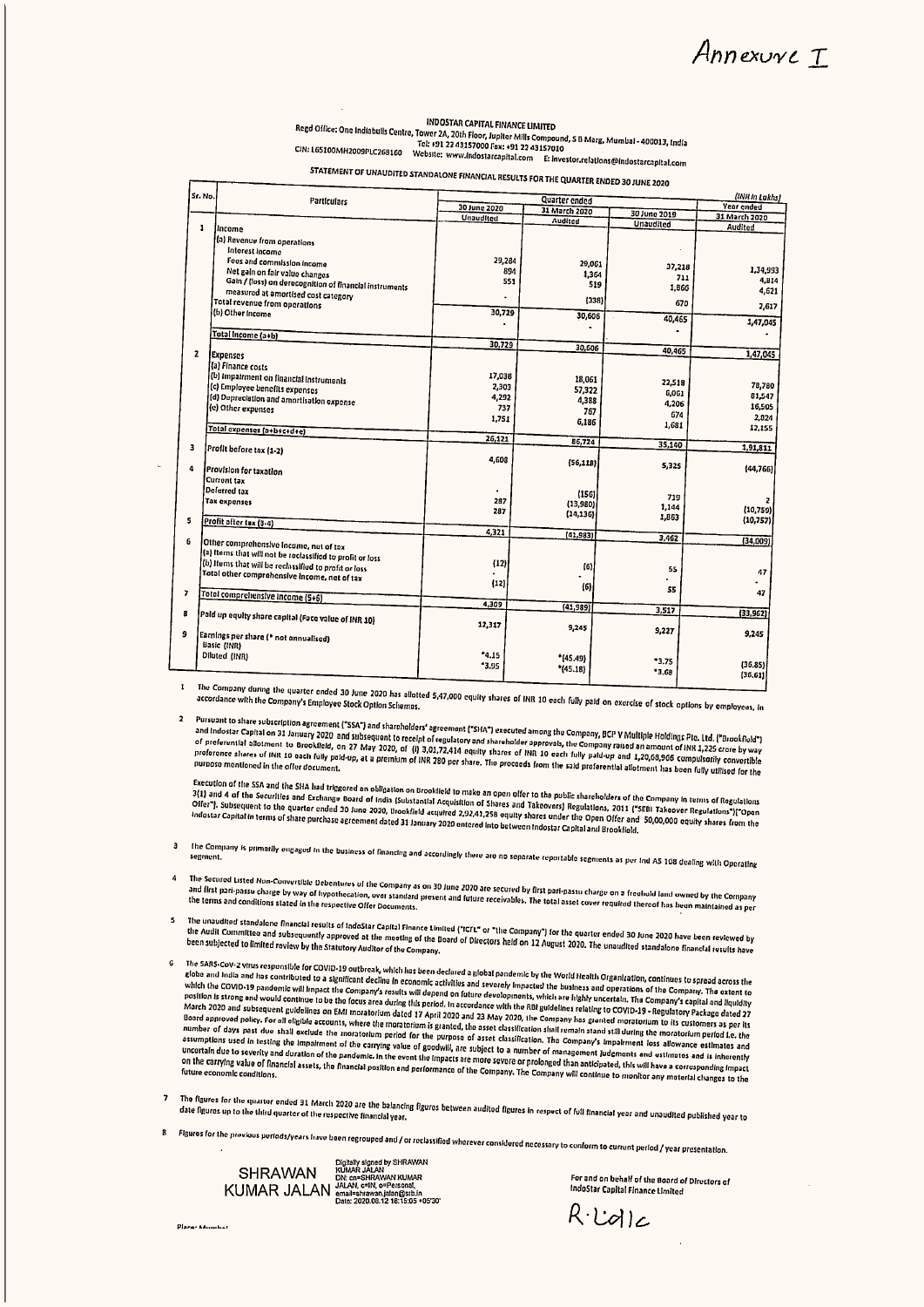Annexure T

 $S.R.$   $BATLIBOI & CO.$   $LLP$ <br>Chartered Accountants<br>Chartered Accountants **Chartered Accountants** 

Tel: +91 22 6819 8000

Independent Auditor's Review Report on the Quarterly Unaudited Standalone Financial Results of the Company Pursuant to the Regulation 33 of the SEBI (Listing Obligations and Disclosure Requirements) Regulations, 2015, as amended

Review Report to The Board of Directors IndoStar Capital Finance Limited

- 1. We have reviewed the accompanying statement of unaudited standalone financial results of IndoStar Capital Finance Limited (the "Company") for the quarter ended June 30, 2020 (the "Statement") attached herewith, being submitted by the Company pursuant to the requirements of Regulation 33 of the SEBI {Listing Obligations and Disclosure Requirements) Regulations, 2015, as amended (the "Listing Regulations").
- 2. This Statement, which is the responsibility of the Company's Management and approved by the Company's Board of Directors, has been prepared in accordance with the recognition and measurement principles laid down in Indian Accounting Standard 34, "Interim Financial Reporting" ("Ind AS 34") prescribed under Section 133 of the Companies Act, 2013 as amended, read with relevant rules issued thereunder and other accounting principles generally accepted in India. Our responsibility is to express a conclusion on the Statement based on our review.
- 3, We conducted our review of the Statement in accordance with the Standard on Review Engagements (SRE) 2410, "Review of Interim Financial Information Performed by the Independent Auditor of the Entity" issued by the Institute of Chartered Accountants of India. This standard requires that we plan and perform the review to obtain moderate assurance as to whether the Statement is free of material misstatement. A review of interim financial information consists of making inquiries, primarily of persons responsible for financial and accounting matters, and applying analytical and other review procedures. A review is substantially less in scope than an audit conducted in accordance with Standards on Auditing and consequently does not enable us to obtain assurance that we would become aware of all significant matters that might be identified in an audit. Accordingly, we do not express an audit opinion.
- 4. Based on our review conducted as above, nothing has come to our attention that causes us to believe that the accompanying Statement, prepared in accordance with the recognition and measurement principles laid down in the aforesaid Ind AS 34 prescribed under Section 133 of the Companies Act, 2013 as amended, read with relevant rules issued thereunder and other accounting principles generally accepted in India, has not disclosed the information required to be disclosed in terms of the Listing Regulations, including the manner in which it is to be disclosed, or that it contains any material misstatement.
- 5. We draw attention to Note 6 to the Statement, which describes the economic and social disruption as a result of COVID-19 pandemic of the Company's business and financial metrics including the Company's estimates of impairment of loans to customers and assumptions used in testing the impairment of the carrying value of goodwill, which are dependent on uncertain future developments. Our conclusion is not modified in respect of this matter.

For S.R. BATLIBOI & Co. LLP Chartered Accountants ICAI Firm Registration Number: 301003E/E300005<br>
SHRAWAN ERION: CONSIGNATION<br>
KUMAR JALAN <sup>BUAR</sup> GEIRAWAN KUMAR<br>KUMAR JALAN <sup>MALAN</sup> omat 2020.08.12 18:34:45 +05'30"<br>
Date: 2020.08.12 18:34:45 +05'30"

per Shrawan Jalan **Partner** Membership No.: 102102

and the contract of the contract of the contract of the contract of the contract of the contract of the contract of the contract of the contract of the contract of the contract of the contract of the contract of the contra

UDIN: 20102102AAADOI4508 Place: Mumbai Date: August 12, 2020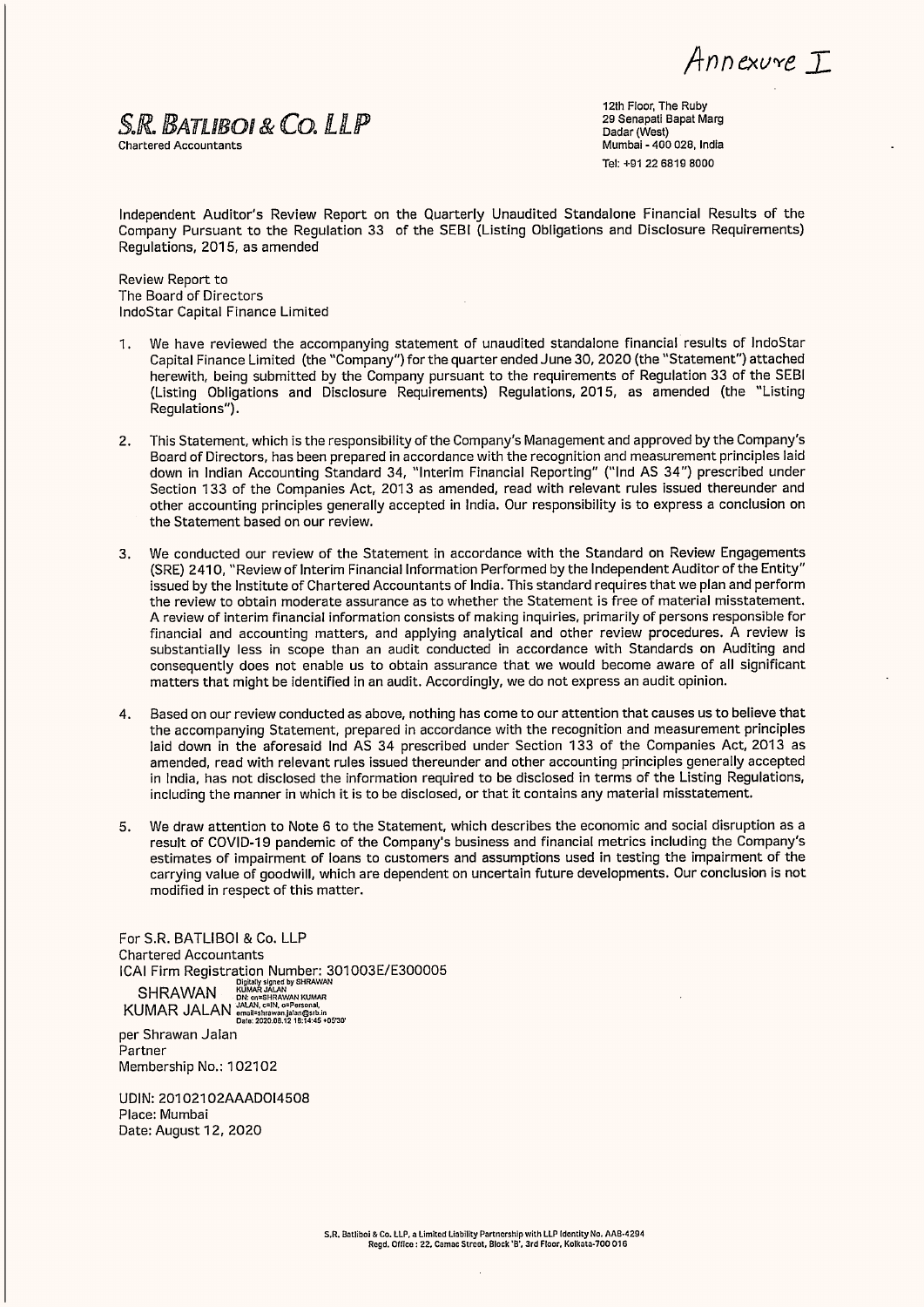Annexure II

п.

|              |                                                                                                                                                                                                                                                                                                              |                                                                                                                                                                    |                                           |                                  | Annexure:                                                       |
|--------------|--------------------------------------------------------------------------------------------------------------------------------------------------------------------------------------------------------------------------------------------------------------------------------------------------------------|--------------------------------------------------------------------------------------------------------------------------------------------------------------------|-------------------------------------------|----------------------------------|-----------------------------------------------------------------|
|              |                                                                                                                                                                                                                                                                                                              |                                                                                                                                                                    |                                           |                                  |                                                                 |
|              | Regd Office: One Indiabulls Centre, Tower 2A, 20th Floor, Jupiter Mills Compound, S B Marg, Mumbai - 400013, India<br>CIN: L65100MH2009PLC268160<br>STATEMENT OF UNAUDITED CONSOLIDATED FINANCIAL RESULTS FOR THE QUARTER ENDED 30 JUNE 2020                                                                 | <b>INDOSTAR CAPITAL FINANCE LIMITED</b><br>Tel: +91 22 43157000 Fax: +91 22 43157010<br>Website: www.indostarcapital.com E: investor.relations@indostarcapital.com |                                           |                                  |                                                                 |
|              | Sr. No.<br>Particulars                                                                                                                                                                                                                                                                                       |                                                                                                                                                                    | Quarter ended                             |                                  | (INR in Lakhs)<br>Year ended                                    |
|              | ı<br>Income                                                                                                                                                                                                                                                                                                  | 30 June 2020<br><b>Unaudited</b>                                                                                                                                   | 31 March 2020<br>Audited                  | 30 June 2019<br><b>Unaudited</b> | 31 March 2020<br>Audited                                        |
|              | (a) Revenue from operations<br>Interest income                                                                                                                                                                                                                                                               |                                                                                                                                                                    |                                           |                                  |                                                                 |
|              | Fees and commission Income<br>Net gain on fair value changes                                                                                                                                                                                                                                                 | 30,763<br>898                                                                                                                                                      | 30,395<br>1,343                           | 38,168<br>880                    | 1,39,660                                                        |
|              | Gain / (loss) on derecognition of financial instruments measured<br>at amortised cost category                                                                                                                                                                                                               | 566                                                                                                                                                                | 532<br>(357)                              | 1,910                            | 5,155<br>4,733                                                  |
|              | Total revenue from operations<br>(b) Other income                                                                                                                                                                                                                                                            | 32,227                                                                                                                                                             | 31,913                                    | 948<br>41,906                    | 3,241<br>1,52,789                                               |
|              | Total income (a+b)                                                                                                                                                                                                                                                                                           | 1<br>32,228                                                                                                                                                        | 146                                       |                                  | 146                                                             |
|              | $\overline{z}$<br>Expenses<br>(a) Finance costs                                                                                                                                                                                                                                                              |                                                                                                                                                                    | 32,059                                    | 41,906                           | 1,52,935                                                        |
|              | (b) Impairment on financial instruments<br>(c) Employee benefits expenses                                                                                                                                                                                                                                    | 17,320<br>2,322                                                                                                                                                    | 18,221<br>57,665                          | 22,600<br>6,079                  | 79,384                                                          |
|              | (d) Depreclation and amortisation expense<br>(e) Other expenses                                                                                                                                                                                                                                              | 4,826<br>791                                                                                                                                                       | 5,020<br>814                              | 4,760<br>712                     | 82,035<br>18,870                                                |
|              | Total expenses (a+b+c+d+e)                                                                                                                                                                                                                                                                                   | 1,916                                                                                                                                                              | 6,632                                     | 1,909                            | 3,010<br>13,303                                                 |
|              | з<br>Profit before tax (1-2)                                                                                                                                                                                                                                                                                 | 27,175<br>5,053                                                                                                                                                    | 88,352                                    | 36,060                           | 1,96,602                                                        |
|              | Provision for taxation<br>Current tax                                                                                                                                                                                                                                                                        |                                                                                                                                                                    | (56, 293)                                 | 5,846                            | (43, 667)                                                       |
| 4            | Deferred tax                                                                                                                                                                                                                                                                                                 | (3)                                                                                                                                                                | (158)<br>(14,000)                         | 751<br>386                       | 36                                                              |
|              | Tax expenses                                                                                                                                                                                                                                                                                                 | 335                                                                                                                                                                |                                           |                                  | (11, 241)                                                       |
| 5            | Profit after tax (3-4)                                                                                                                                                                                                                                                                                       | 332                                                                                                                                                                | (14, 158)                                 | 1,137                            | (11, 205)                                                       |
| 6            | Other comprehensive income, net of tax                                                                                                                                                                                                                                                                       | 4,721                                                                                                                                                              | (42, 135)                                 | 4,709                            | (32, 462)                                                       |
|              | (a) items that will not be reclassified to profit or loss<br>(b) Items that will be reclassified to profit or loss                                                                                                                                                                                           | (14)                                                                                                                                                               | $\left( 4\right)$                         | 59                               | 53                                                              |
| 7            | Total other comprehensive income, net of tax                                                                                                                                                                                                                                                                 | (14)                                                                                                                                                               | $\left( 4\right)$                         | 59                               | 53                                                              |
| 8            | Total comprehensive income (5+6)                                                                                                                                                                                                                                                                             | 4,707                                                                                                                                                              | (42, 139)                                 | 4,768                            | (32, 409)                                                       |
| 9            | $\mathsf{\mathsf{[Paid up equity share capital} (Face value of INR 10)}$                                                                                                                                                                                                                                     | 12,317                                                                                                                                                             | 9,245                                     | 9,227                            | 9,245                                                           |
|              | Earnings per share (* not annualised)<br>Basic (INR)<br>Diluted (INR)                                                                                                                                                                                                                                        | $*4.53$                                                                                                                                                            | $*(45.66)$                                | $*5.10$                          | (35.18)                                                         |
| $\mathbf{1}$ | The Company reports quarterly financial results on consolidated basis, pursuant to Regulation 33 of the SEBI (Listing Obligations and Disclosure Requirements)                                                                                                                                               | $* 4.32$                                                                                                                                                           | *(45.35)                                  | *5.00                            | (34.95)                                                         |
|              | Regulations, 2015 read with SEBI circular dated 5 July 2016. The unaudited standalone financial results are available on the website of the Company at<br>www.indostarcapital.com and on the websites of the BSE Ltd. at www.bseindia.com and the National Stock Exchange of India Ltd. at www.nseindia.com. |                                                                                                                                                                    |                                           |                                  |                                                                 |
|              | The key information of the unaudited standalone financial results of the Company are given below:                                                                                                                                                                                                            |                                                                                                                                                                    |                                           |                                  |                                                                 |
|              | <b>Particulars</b><br>Revenue from operations (including other income)                                                                                                                                                                                                                                       | 30 June 2020<br>Unaudited                                                                                                                                          | Quarter ended<br>31 March 2020<br>Audited | 30 June 2019<br>Unaudited        | (INR in Lakhs)<br><b>Your ended</b><br>31 March 2020<br>Audited |

1 www.lndostarcapital.com Regulations, The Company 2015 reports rts quarterly<br>read with SI and on SEBI the financial circular websites results dated of the on 5 BSE consolidated<br>July 2016. ly 2016.<br>Ltd. at w dated basis, pursuant<br>016. The unaudited<br>at.www.bscindia.com s, pursuant<br>unaudited standalone and to Regulation Regulation 33 of<br>dalone financial<br>the National Stoc results the SEB! are (Listing sting Obligations<br>available on the gations and<br>on the we website Disclosure osure Requirements)<br>of the Company at old Tesons are available on the website of the Company at<br>Stock Exchange of India Ltd. at www.nseindia.com. **Contract Contract** 

|                                                  |              |                                |              | (INR in Lakhs) |
|--------------------------------------------------|--------------|--------------------------------|--------------|----------------|
| Particulars                                      | 30 June 2020 | Quarter ended<br>31 March 2020 |              | Your ended     |
|                                                  | Unaudited    |                                | 30 June 2019 | 31 March 2020  |
| Revenue from operations (including other income) | 30,729       | Audited                        | Unaudited    | Audited        |
| <b>IProfit before tax</b>                        |              | 30,606                         | 40,465       | 1,47,045       |
| Profit after tax                                 | 4,608        | (56, 118)                      | 5,325        | (44,766)       |
| Total comprehensive Income                       | 4,321        | (41,983)                       | 3,462        | (34,009)       |
|                                                  | 4,309        | (41,989)                       | 3,517        | (33, 962)      |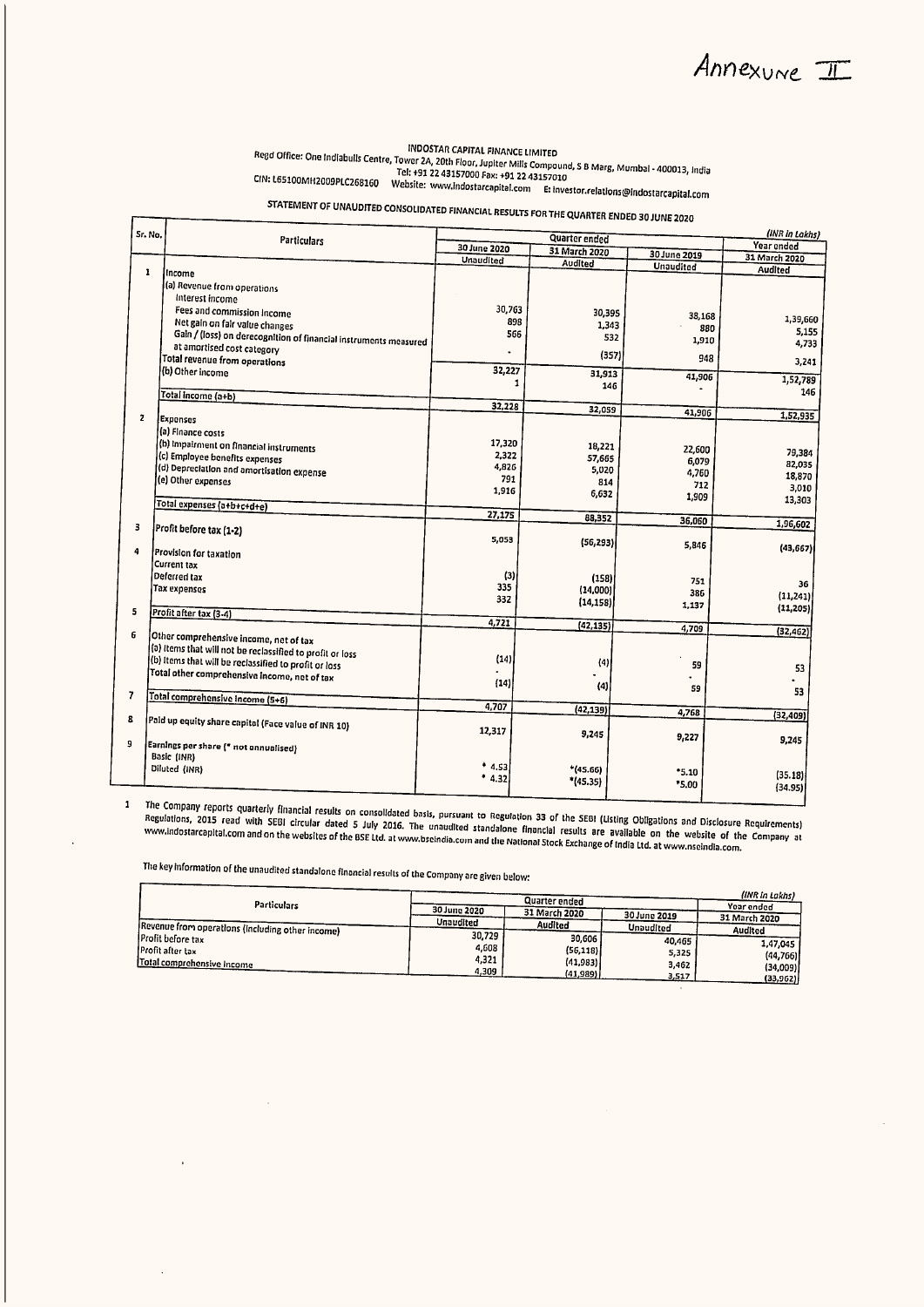INDOSTAR CAPITAL FINANCE LIMITED<br>Regd Office: One indiabulls Centre, Tower 2A, 20th Floor, Juniter Mills Centre Fower 2A,<br>Tel: +91 2 22 20th Floor, Jupiter Mills Compound, S 8 Marg, Mumbai - 400013, India Compound, 5 8 Marg, Mumbai - 400013, India<br>20th Floor, Jupiter Mills Compound, S 8 Marg, Mumbai - 400013, India<br>20th: L65100MH2009PLC268160 — Website: ww

- $\overline{2}$ The Company during the quarter ended 30 June 2020 has allotted 5,47,000 equity shares of INR 20 cach fully pald on exercise of stock options by employees, in accordance with the Company's Employee Stock Option Schemes
- Pursuant to share subscription agreement ("SSA") and shareholders' agreement ("SHA") executed among the Company, BCP V Multiple Holdings pte. tta. ("Brookfield")  $\mathbf{a}$

and tndostar Capital on 31 January 2020 and subsequent to receipt of regulatory and shareholder approvals, the Company raised an amount of INR 1,225 crore by way and tndostar Capital on 31 January 2020 and subsequent to re of preferential allotment to Brookfield, on 27 May 2020, of (i) 3,01,72,414 equity shares of INR 10 each fully pald-up and 1,20,68,966 compulsorily convertible Preference shares of INR 10 each fully paid-up, at a premium of INR 280 per share. The proceeds from the sald preferential allotment has been fully utilised for the Purpose mentioned in the offer document.

Execution of the SSA and the SHA had triggered an obligation on Brookfield to make an open offer to the public shareholders of the Company in terms of Regulations<br>3(1) and 4 of the Securities and Exchange Board of India (S offer"). Subsequent to the quarter ended 30 June 2020, Brookfield acquired 2,92,41,258 equity shares under the Open Offer and 50,00,000 equity shares from the indostar Capital in terms of share purchase agreement dated 31 January 2020 entered into between Indostar Capital and Brookfield,

- $\overline{4}$ The Company is primarily engaged in the business of financing and accordingly there are no Separate reportable segments as per Ind AS 108 dealing with Operating Segment.
- The Secured Listed Non-Convertible Debentures of the Company as on 30 June 2020 are secured by first pari-passu charge on a freehold land owned by the Company<br>and first pari-passu charge by way of hypothecation, over stand  $\overline{\mathbf{5}}$ and first pari-passu charge by way of hypothecation, over standard present and future received by first pari-passu charge on a freehold land owned by the Company<br>the terms and conditions stated in the respective Offer Docu
- The SARS-CoV-2 virus responsible for COVID-19 outbreak, which has been declared a global pandemic by the World Heaith Organization, continues to Spread across the 6 globe and india and has contributed to a significant decline in economic activities and severely impacted the business and operations of the Company. The extent to globe and india and has contributed to a significant decli which the COVID-19 pandemic will Impact the Company's results will depend on future developments, which are highly uncertain. The Company's capital and liquidity Position is strong and would continue to be the focus area during this period. tn accordance with the RBI guidelines relating to COVID-19 - Regulatory Package dated <sup>27</sup> March 2020 and subsequent guidelines on EMI moratorium dated 17 April 2020 and 23 May 2020, the Company has granted moraterium to its customers as per Its Board approved policy. For all eligible accounts, where the moratorium is granted, the asset classification shall remain stand still during the moratorium period i.e. the moratorium period i.e. the number of days past due shall exclude the moratorium period for the purpose of asset classification, The Company's impairment toss allowance estimates and flumber of days past due shan exclude the invirionium pendu not me purpose or assumedance, me company's impairment loss allowance examates and<br>Assumptions used in testing the impairment of the carrying value of goodwill, a uncertain due to severity and duration of the pandemic. In the event the impacts are more severe or prolonged than anticipated, this will have a corresponding impact on the carrying value of financial assets, the financial position and performance of the Company. The Company will continue to monitor any material changes to the<br>future economic conditions,
- The unaudited consolidated financtal results of indoStar Capital Finance timited ("ICFL" or "the Company") for the quarter ended 30 June 2020 have been reviewed by  $\overline{z}$ the Audit Committee and subsequently approved at the meeting of the Board of "ICFL" or "the Company") for the quarter ended 30 June 2020 have been reviewed by<br>been subjected to limited review by the Statutory Auditor of th
- The figures for the quarter ended 31 March 2020 are the balancing figures between audited figures in respect of full financial year and unaudited published year to date<br>figures up to the third quarter of the respective fin
- Figures for the previous periods have been regrouped and / or reclassified wherever considered necessary to conform to current period / year presentation.<br>Digitally signed by SHRAWAN<br>SHRAWAN RULARED MANARED AND AND RESERVE 9

vee

SITINAVVAIN DI CRETIRANI (C. GIN OF PERSONAIR<br>KUMAR JALAN SAAN, SHIN, oppersonsl, oppersonsl, opperation of the sanction of the same of the same of the same<br>
Date: 2020.08.12 18:44:02 +0530

Place: Mumbal R. Sridhar Place: Mumbal R. Sridhar Place: Mumbal R. Sridhar Place: Mumbal R. Sridhar

IndoStar Capital Finance Limited

Piace: Mumbal<br>Date: 12 August 2020 DIN: 00136697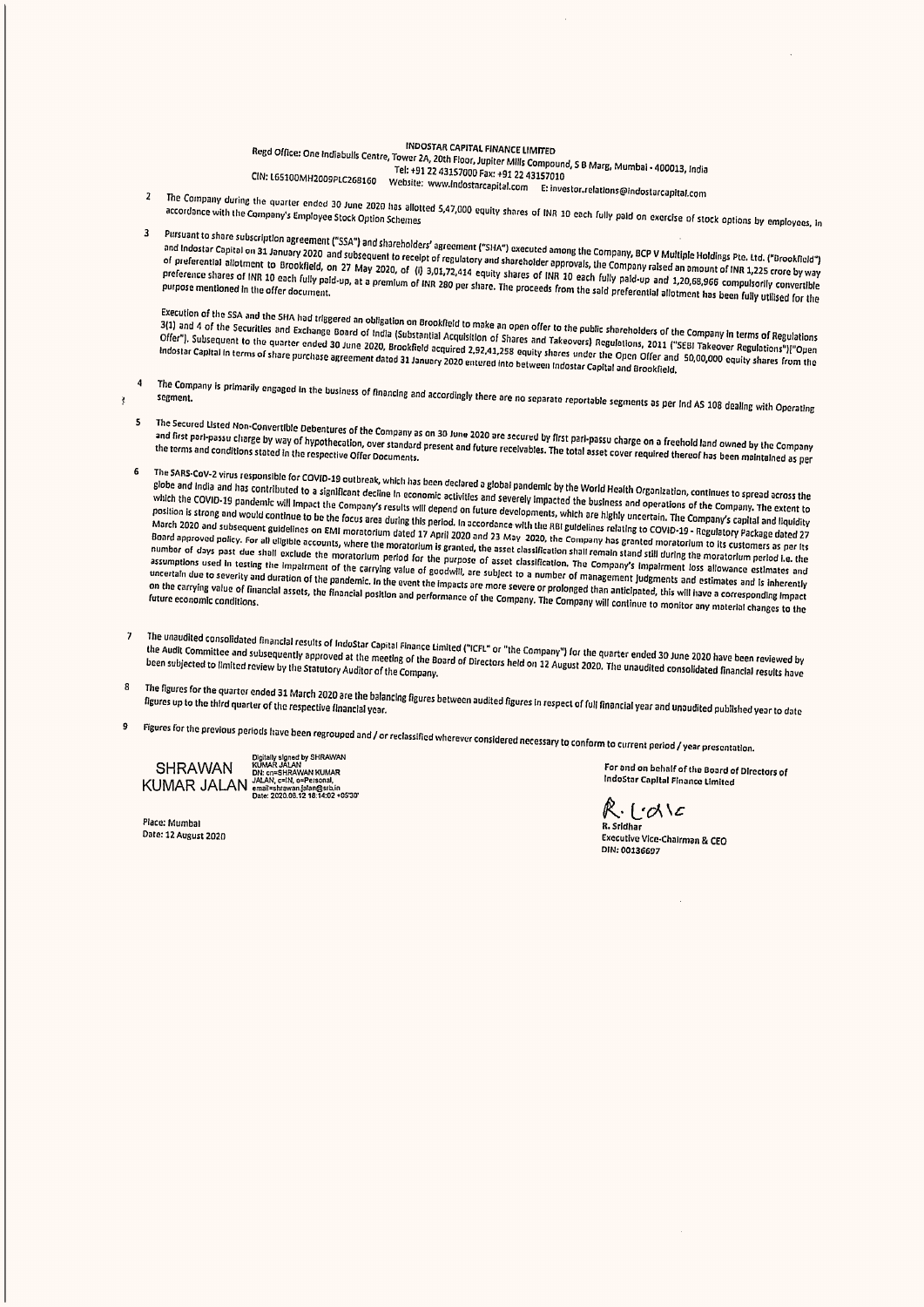Anneruve II

 $S.R.$   $BATLIBO I & CO.$   $LLP$   $S.R.$   $BATLIBO I & CO.$ 

Chartered Accountants : Mumbai - 400 028, India Tel: +91 22 6819 8000

Independent Auditor's Review Report on the Quarterly Unaudited Consolidated Financial Results of the Company Pursuant to the Regulation 33 of the SEBI (Listing Obligations and Disclosure Requirements) Regulations, 2015, as amended

Review Report to The Board of Directors IndoStar Capital Finance Limited

- 1. We have reviewed the accompanying Statement of Unaudited Consolidated Financial Results of IndoStar Capital Finance Limited (the "Holding Company") and its subsidiaries (the Holding Company and its subsidiaries together referred to as "the Group"), for the quarter ended June 30, 2020 (the "Statement") attached herewith, being submitted by the Holding Company pursuant to the requirements of Regulation 33 of the SEBI (Listing Obligations and Disclosure Requirements) Regulations, 2015, as amended (the "Listing Regulations").
- This Statement, which is the responsibility of the Holding Company's Management and approved by the Holding Company's Board of Directors, has been prepared in accordance with the recognition and measurement principles laid down in Indian Accounting Standard 34, "Interim Financial Reporting" ("Ind AS 34") prescribed under Section 133 of the Companies Act, 2013 as amended, read with relevant rules issued thereunder and other accounting principles generally accepted in India. Our responsibility is to express a conclusion on the Statement based on our review.
- We conducted our review of the Statement in accordance with the Standard on Review Engagements (SRE) 2410, "Review of Interim Financial Information Performed by the Independent Auditor of the Entity" issued by the Institute of Chartered Accountants of India. This standard requires that we plan and perform the review to obtain moderate assurance as to whether the Statement is free of material misstatement. A review of interim financial information consists of making inquiries, primarily of persons responsible for financial and accounting matters, and applying analytical and other review procedures. A review is substantially less in scope than an audit conducted in accordance with Standards on Auditing and consequently does not enable us to obtain assurance that we would become aware of all significant matters that might be identified in an audit. Accordingly, we do not express an audit opinion.

We also performed procedures in accordance with the Circular No. CIR/CFD/CMD1/44/2019 dated March 29, 2019 issued by the Securities and Exchange Board of India under Regulation 33(8) of the Listing Regulations, to the extent applicable.

- The Statement includes the results of the following entities:
	- a. IndoStar Home Finance Private Limited
	- b. IndoStar Asset Advisory Private Limited

and the contract of the contract of the contract of the contract of the contract of the contract of the contract of the contract of the contract of the contract of the contract of the contract of the contract of the contra

Based on our review conducted and procedures performed as stated in paragraph 3 above, nothing has come to our attention that causes us to believe that the accompanying Statement, prepared in accordance with recognition and measurement principles laid down in the aforesaid Ind AS 34 prescribed under Section 133 of the Companies Act, 2013, as amended, read with relevant rules issued thereunder and other accounting principles generally accepted in India, has not disclosed the information required to be disclosed in terms of the Listing Regulations, including the manner in which it is to be disclosed, or that it contains any material misstatement.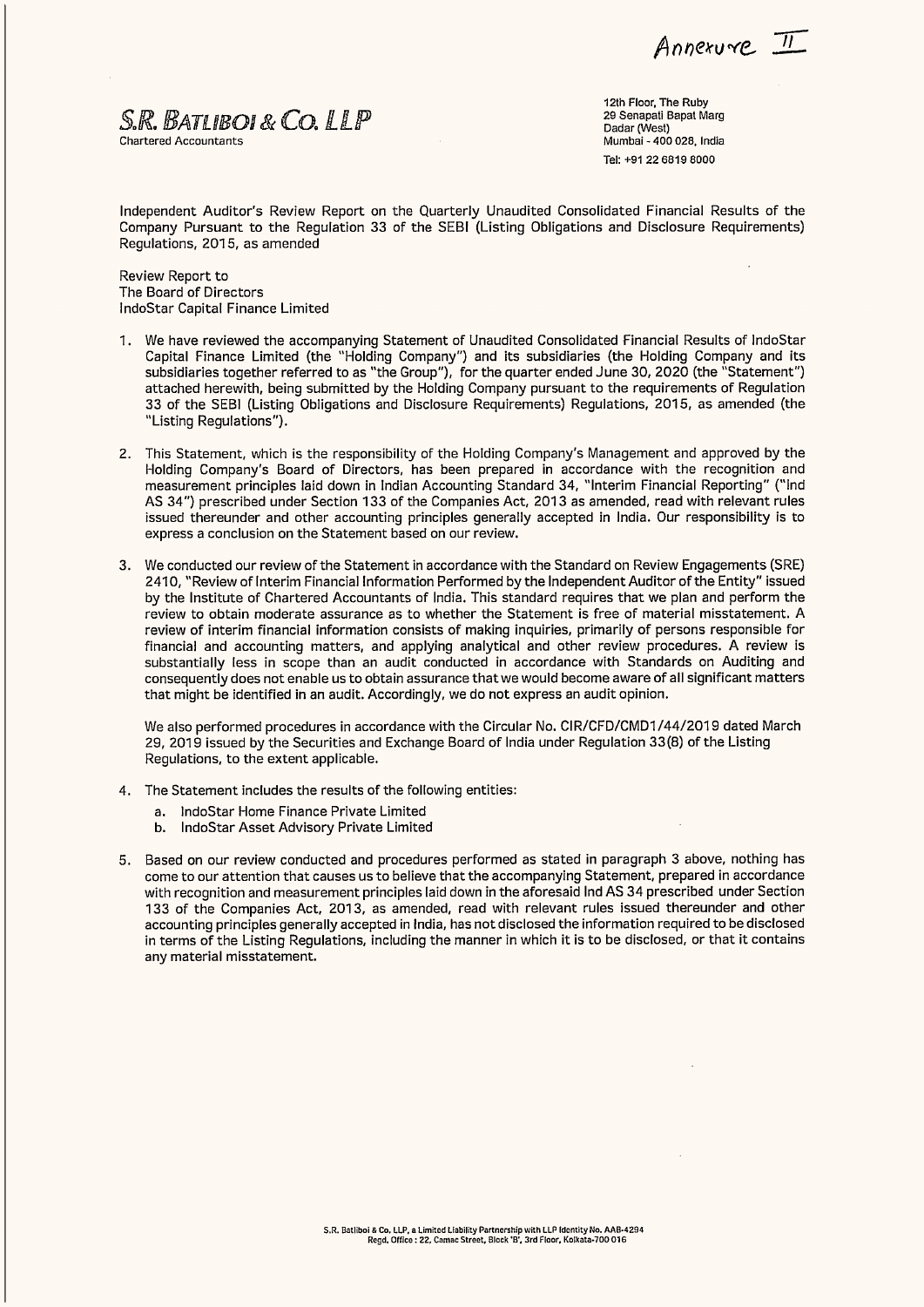# S.R. BATLIBOI & CO. LLP

Chartered Accountants

6. We draw attention to Note 6 to the Statement, relating to the financial results of the Holding Company and IndoStar Home Finance Private Limited, a subsidiary of the Holding Company, which describes the economic and social disruption as a result of COVID-19 pandemic of the Group's business and financial metrics including the Group's estimates of impairment of loans to customers and assumptions used in testing the impairment of the carrying value of goodwill, which are dependent on uncertain future developments. Our conclusion is not modified in respect of this matter.

For S.R. BATLIBO! & Co. LLP Chartered Accountants ICAI Firm Registration Number: 301003E/E300005

Digitally signed by SHRAWAN<br>SHRAWAN UN: CRESHRAWAN KUMAR KUMAR JALAN JALAN, C=IN, O=Personal,<br>Date: 2020.08.12 18:13:30 +05'30'<br>Date: 2020.08.12 18:13:30 +05'30'

per Shrawan Jalan **Partner** Membership No.: 102102

UDIN: 20102102AAADOJ4459 Place: Mumbai Date: August 12, 2020

the contract of the contract of the contract of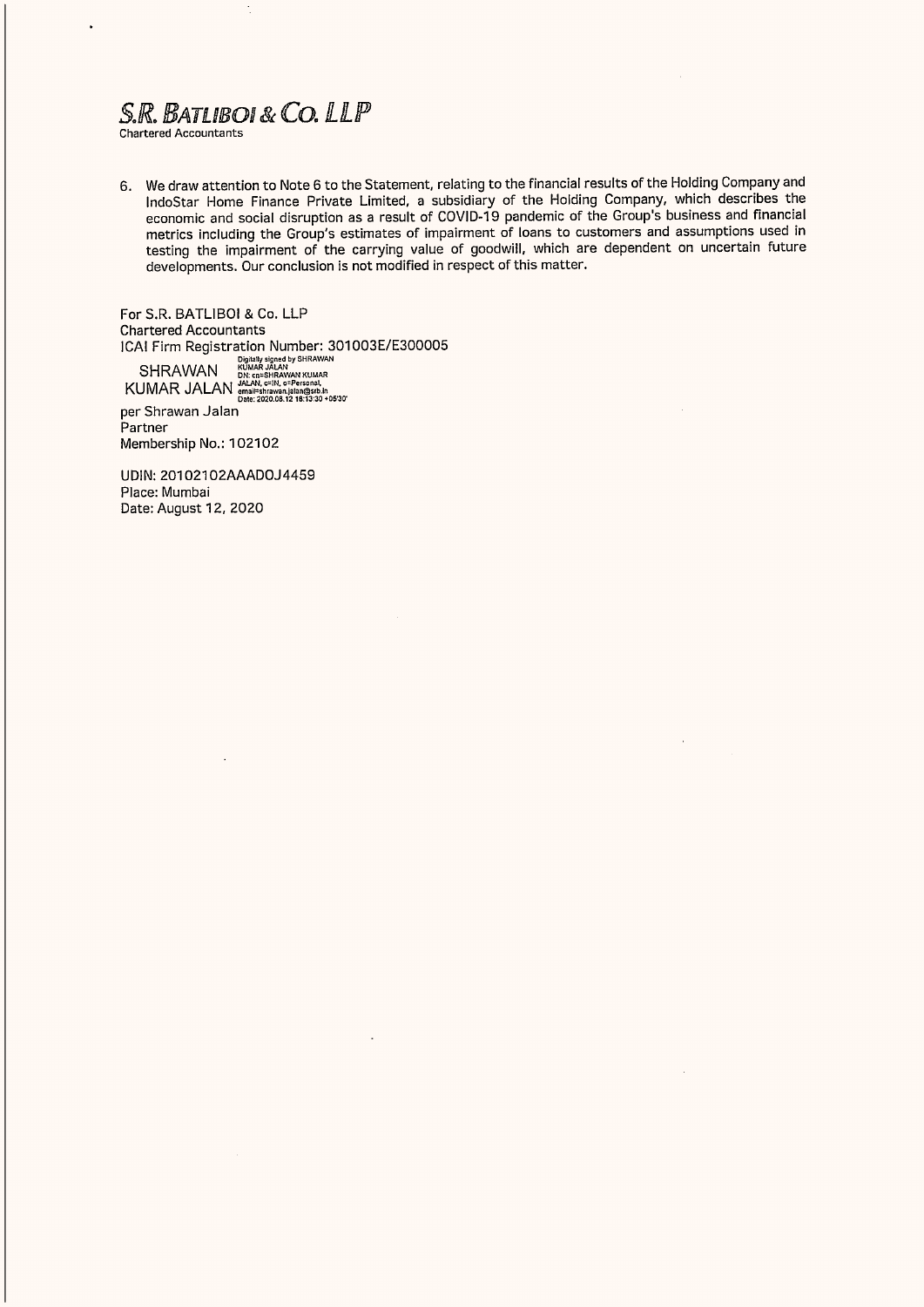**Annexure III**

**IndoStar Capital Finance Limited** BSE: 541336 | NSE: INDOSTAR | Bloomberg: INDOSTAR:IN



- **Brookfield transaction completed successfully**
- **Brookfield designated as Co-promoter with 2 Board seats**
- **Capital adequacy of 37.7%**
- **Liquidity of over INR 2,100 crores sufficient to meet all obligations till March '21**

*Mumbai, Wednesday, August 12, 2020* **– IndoStar Capital Finance Limited (IndoStar),** one of India's leading retail non-banking financial companies announced its Q1FY21 results on the back of closing an INR 1,225 crore equity capital injection by Brookfield Business Partners L.P, together with its institutional partners (collectively "Brookfield").

All three tranches of the Brookfield investment - the equity infusion, the open offer and the secondary offering of shares have been successfully completed. Brookfield is now a Co promoter along with Everstone and is represented on the board by two directors.

With this equity infusion, IndoStar has one of the highest Capital Adequacy Ratio of 37.7% amongst all listed NBFCs. Strong liquidity position and low debt:equity of 1.8x positions IndoStar well to further accelerate its retailisation strategy in a challenging market environment and equips it with the ability to use capital for both organic and inorganic growth.

The company currently has liquid assets of around 29% of its borrowings, sufficient to cover its repayment obligations till March 2021. The company has raised INR 730 crores since the lockdown. With a credit rating of AA- and a strong pipeline of raising further liabilities, IndoStar is well positioned to embark on its next phase of growth.

IndoStar has taken steps to calibrate its growth in line with changing economic environment, rationalize its costs, focus on digitization to improve productivity and maintain its asset quality. For the Quarter ended June 30, 2020, IndoStar posted Net Revenue from operations of INR 150 crores, down 23% YOY. The company posted an Profit Before Tax of INR 51 crores, down 14% YOY.

We have seen marked reduction in the retail loan book under moratorium vs 31 March 2020 with improved collection efficiency, 56% of the retail lending portfolio has moved out of moratorium. In Q4FY20, IndoStar had taken additional Covid-19 related credit provisioning of INR 280 crores to ring fence the business from potential stresses arising from the pandemic affected business environment.

Speaking on the results**, R Sridhar, Executive Vice-Chairman & CEO, Indostar,** said "With the economy slowly moving towards normalcy, IndoStar, with transformational investment by Brookfield and focused retailisation strategy, is well placed to grow and capture market share in CV, Affordable Housing Finance and SME businesses. With the backing of strong promoters like Brookfield and Everstone, along with a strong & experienced management, IndoStar is on its way to become a leader in its chosen line of retail businesses."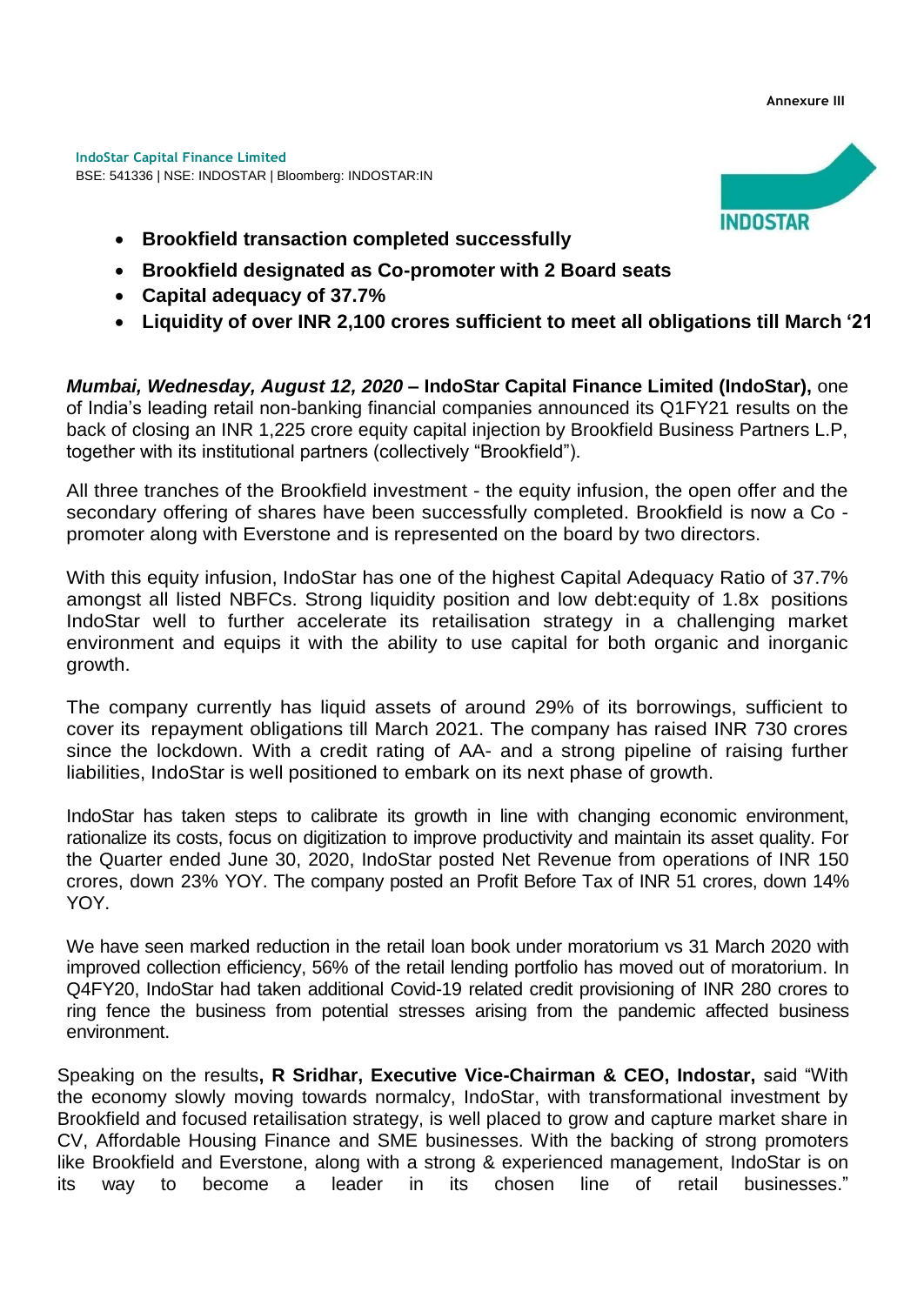# **Key Financials:**

| <b>Particulars (INR)</b><br><b>Crores)</b>      | <b>Q1FY21</b> | Q4FY0  | QoQ  | <b>Q1FY20</b> | YoY    |
|-------------------------------------------------|---------------|--------|------|---------------|--------|
| <b>Net Revenue from</b><br>operations           | 150           | 139    | 8%   | 194           | $-23%$ |
| <b>Pre-Provision</b><br><b>Operating Profit</b> | 75            | 58     | 30%  | 119           | $-37%$ |
| <b>Profit After Tax</b>                         | 47            | $-42'$ | n.a. | 47            | Nil    |

# **Consolidated financial update for the quarter ended June 30th 2020**

- a. Net Revenue from Operations at INR 150 crores
- b. Positive ALM across all buckets until March 21
- c. Gross and Net NPAs at 4.4% and 3.5%

### **About IndoStar Capital Finance Limited**

IndoStar is a non-banking finance company (NBFC) registered with the Reserve Bank of India as a systemically important non-deposit taking company. With Brookfield & Everstone as copromoters, IndoStar is a professionally managed and institutionally owned organization which is engaged in providing used and new commercial vehicle financing for transporters, loans to SME borrowers and affordable Home Finance through its wholly owned subsidiary, IndoStar Home Finance Private Limited. For more information, visit [www.indostarcapital.com.](https://ind01.safelinks.protection.outlook.com/?url=http%3A%2F%2Fwww.indostarcapital.com%2F&data=02%7C01%7Cgkulkarni%40indostarcapital.com%7Cead763b22896426425dc08d83eb68ba5%7C7a76a60c05fc4220842f162bd9c692af%7C0%7C0%7C637328301033147948&sdata=pjsel7uHdOMTVC1LwTeNqglFDHBdYPocM4qMbLBgb28%3D&reserved=0)

### **Media contact**

Snigdha Nair Adfactors PR Snigdha.nair@adfactorspr.com; [indostar@adfactorspr.com](mailto:indostar@adfactorspr.com)